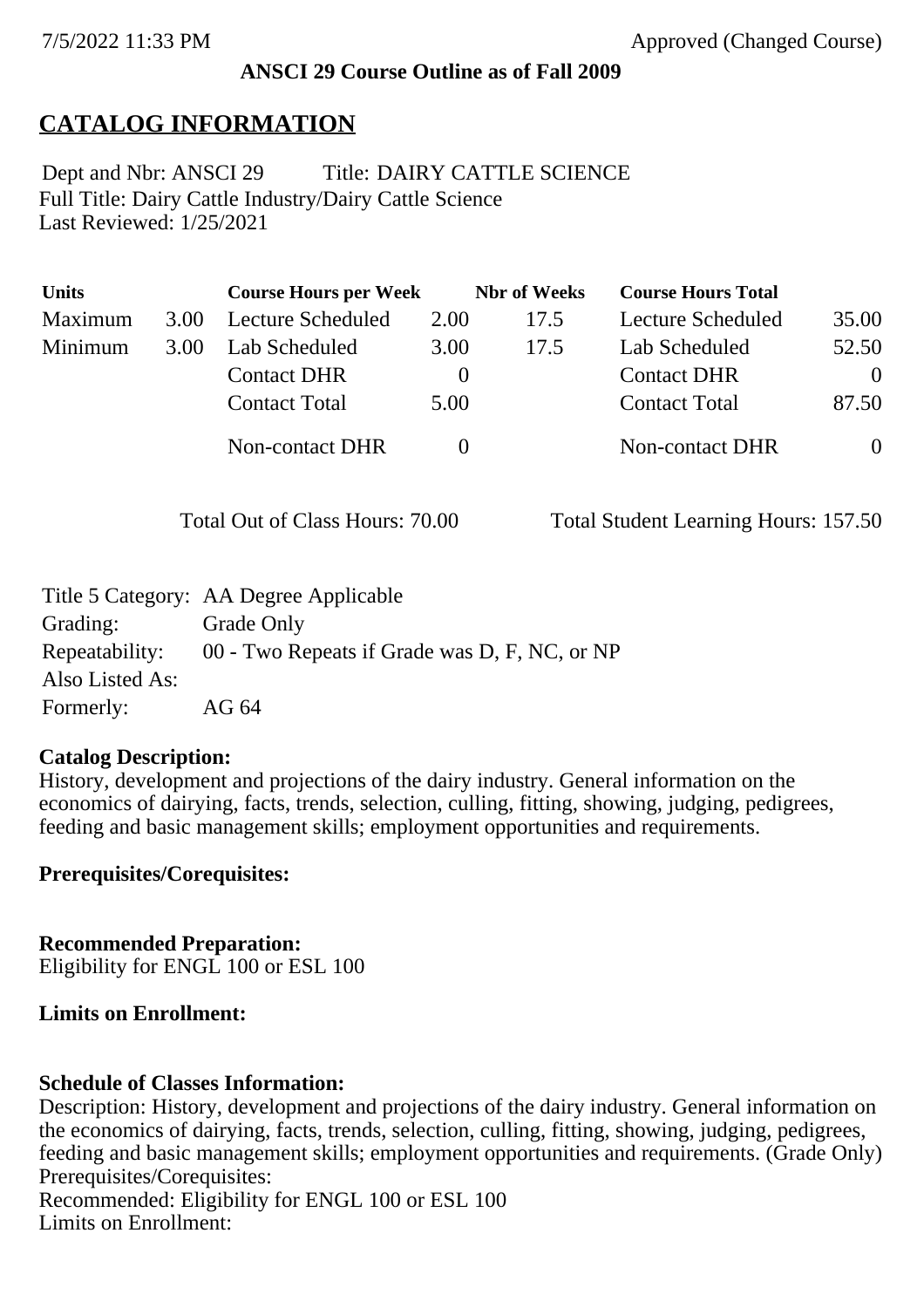# **ARTICULATION, MAJOR, and CERTIFICATION INFORMATION:**

| <b>AS Degree:</b><br><b>CSU GE:</b> | Area<br><b>Transfer Area</b> |            |                  | Effective:<br>Effective: | Inactive:<br>Inactive: |
|-------------------------------------|------------------------------|------------|------------------|--------------------------|------------------------|
| <b>IGETC:</b>                       | <b>Transfer Area</b>         |            |                  | Effective:               | Inactive:              |
| <b>CSU Transfer: Transferable</b>   |                              | Effective: | <b>Fall 1981</b> | Inactive:                |                        |
| <b>UC Transfer:</b> Transferable    |                              | Effective: | Fall 2001        | Inactive:                |                        |

# **CID:**

# **Certificate/Major Applicable:**

[Both Certificate and Major Applicable](SR_ClassCheck.aspx?CourseKey=ANSCI29)

# **COURSE CONTENT**

## **Outcomes and Objectives:**

Upon completion of the course, students will be able to:

- A. Discuss the historical development of the dairy industry.
- B. Explain the importance of the dairy industry in California and the United States.
- C. Identify dairy breeds, origin, adaptation and production.
- D. Discuss the opportunities and requirements of the dairy business.
- E. Analyze production, breeding and management records.
- F. Identify the parts of the cow and their relationship to form and function.
- G. Define the nutritional needs and proper feeding techniques.
- H. Analyze pedigrees, linear scores, and production records.
- I. Demonstrate grooming, fitting and showmanship skills.
- J. Demonstrate management skills in dehorning, vaccinating, castrating, hoof trimming, and teat removal.
- K. Identify cultural influences on the dairy industry.
- L. Practice selection and judging skills.
- M. Analyze the concern of animal rights and importance of educating the general public.
- N. Discuss career opportunities and requirements for successful employment.

# **Topics and Scope:**

- 1. Introduction to the Dairy Industry
	- a. History of dairying including the contributions of ethnic groups
	- b. Economic importance to agriculture
	- c. Past, present and future trends in the dairy industry
	- d. Milk and by-product consumption and trends
	- e. Inventions and new discoveries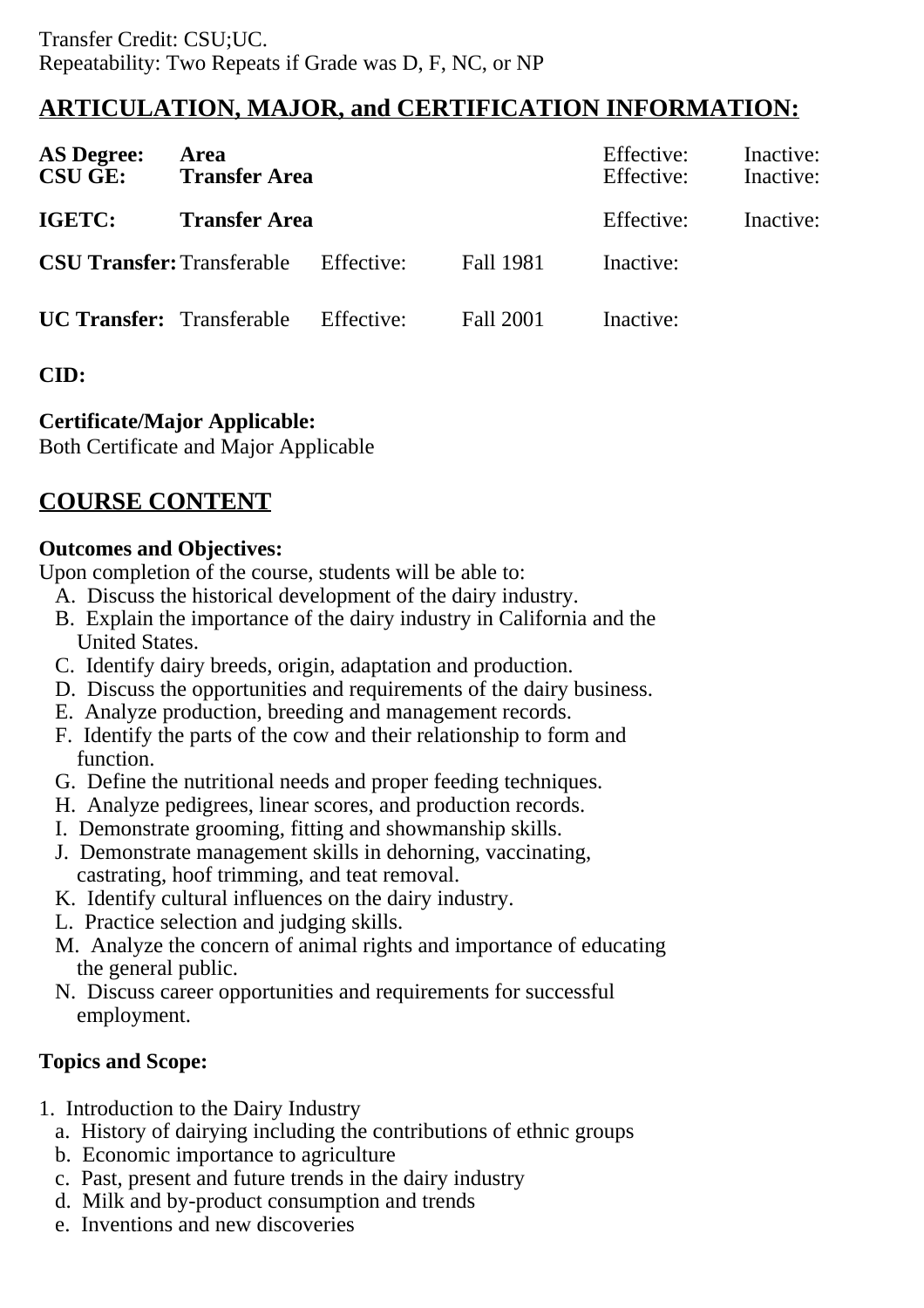- 2. Opportunities and Careers in the Dairy Industry
	- a. Employment in production, processing and marketing
	- b. Degree and skill development requirement
- 3. Essentials of Success in the Dairy Business
	- a. Financial needs to operate a dairy
	- b. Sources of feed, animals and equipment
	- c. Selection and management of the labor force
	- d. Filing of numerous environmental and county reports
- 4. Dairy Breeds, Origin and Adaptation
	- a. Bos Taurus and Bos Indicus
	- b. Production of each breed
	- c. Rank in popularity and demand
	- d. Advantages and disadvantages of each breed
- 5. Development of a Dairy Herd
	- a. Developing a dairy enterprise
	- b. Selecting a breed
	- c. Locating a market for milk
	- d. Understanding quota, base and overbase milk
- 6. Managing a Dairy Herd
- a. Selecting animals
- b. Understanding pedigree and production records
- c. Feeding dairy animals
- d. Dehorning, vaccinating, castrating, teat removal and other treatment skills
- 7. Reproductive Management
	- a. Advantages and limitations
	- b. Synchronizing cows and heifers
	- c. Using a bull in natural service
	- d. Embryo transfer
- 8. Care and Management of Calves
	- a. Prenatal care
	- b. From birth to weaning
	- c. Feeding, vaccinating and general

## **Assignment:**

Read periodicals, handouts, and textbooks (20 pages). Lab reports (16--one per week). Livestock showing. Term paper (6 to 8 pages). One Midterm. Final Exam

## **Methods of Evaluation/Basis of Grade:**

**Writing:** Assessment tools that demonstrate writing skills and/or require students to select, organize and explain ideas in writing.

Written homework, Lab reports and the set of the set of the set of the set of the set of the set of the set of the set of the set of the set of the set of the set of the set of the set of the set of the set of the set of t